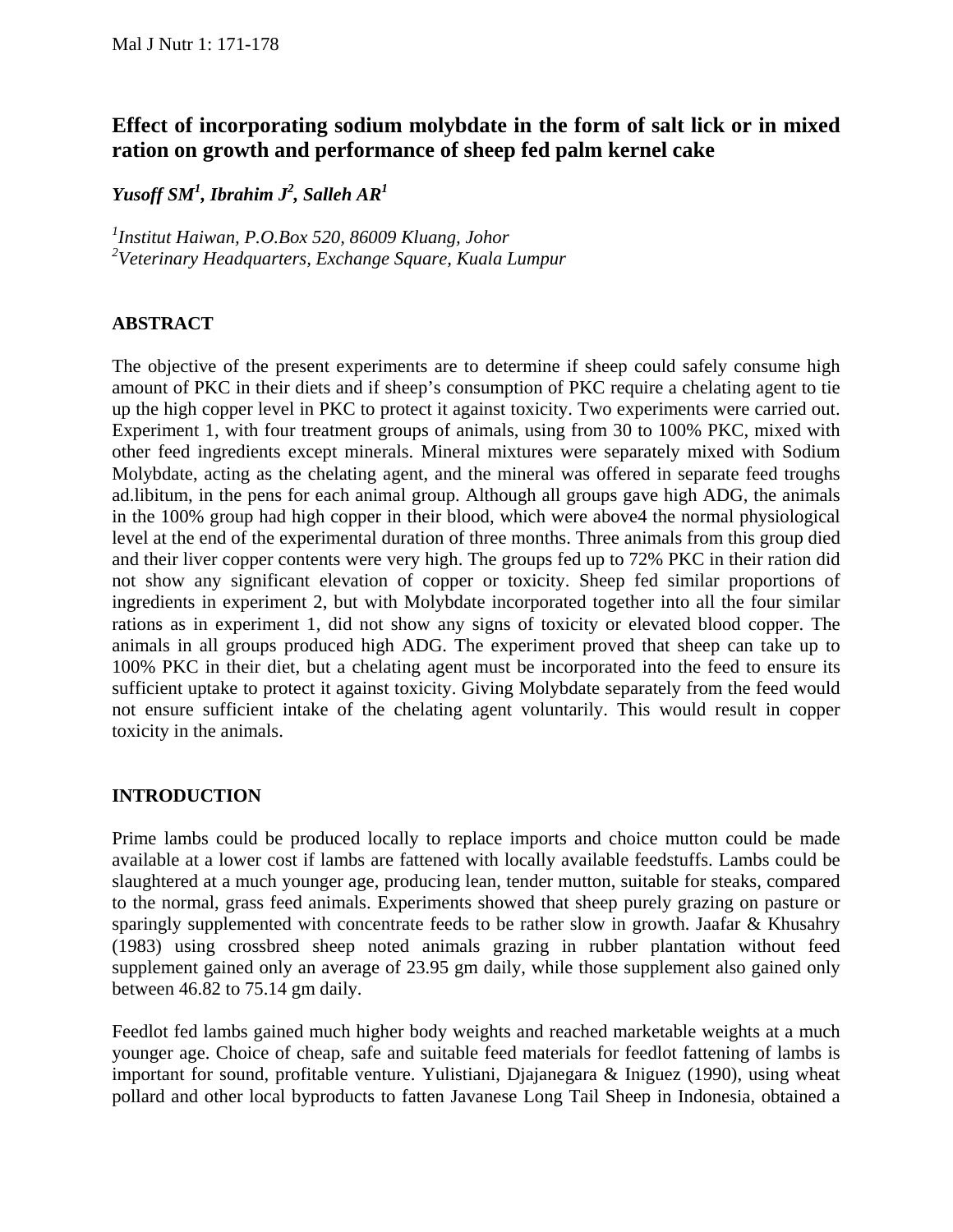daily gain of 146-163 gm. Davis & Rajion (1990), using broken corn and fishmeal obtained 149 gm ADG for Australian imported sheep. Palm Kernel Cake (PKC) could be used to feed sheep in feedlot despite it containing high levels of copper and the sheep extra intolerance to copper compared to other livestock animals. Several studies had shown that copper in PKC can be bound and made unavailable when fed with certain chelating mineral elements. Rahman *et al.*  (1989), using Sodium molybdate and Hair Bejo and Alimon (1992), using Zinc and Molybdate had shown that copper in PKC were effectively bound when fed to sheep and rendered it safe against copper toxicity.

Yusoff *et al.* (1992), had reported very encouraging sheep performances from their trial when sheep were fed 30% PKC in all four rations with varying levels of maize, dried sago and cassava chips.

Molybdate had rendered the copper safe, when it was incorporated into the feed mixture. Sheep gained body weights between 138 to 192 gm daily, depending on the combinations of feed materials and they did not show any sign of copper toxicity.

The present trials were undertaken to incorporate higher levels of PKC in the feed for sheep. Molybdate were incorporated either into the salt lick mixture or into the feed mixture together with the mineral elements and the rest of the feed ingredients.

## **MATERIALS AND METHODS**

## **Experiment 1**

Forty young rams of the commercial Merino X Border Leicester (CMBL) breed, of four to five months of age, were alloted randomly into four goups of 10 animals each and fed rations containing varying levels of PKC as in Table 1. Mineral mixture were not incorporated into the diet but were given separately in different troughs. The mineral mixture were incorporated with Sodium Molybdate. Feed rations and mineral supplements were allowed *ad. libitum* to the animals in four different pens measuring 6 x  $10m^2$ , according to their different feed groups.

Feed intakes were recorded daily while minerals were estimated according to differences between amount offered in troughs and leftover at the end of each months, for each group. Animals body weight gains were recorded monthly during the three months feeding trial. Their serum samples were also taken and analyzed for copper at the beginning and at the end of the trial. Metabolizable energy was determined using the methods of Menke *et al.* (1979).

Analysis of variance technique was used to evaluate results and Duncans Multiple Range Test was used to compare treatment means as described by Steel and Torrie (1960).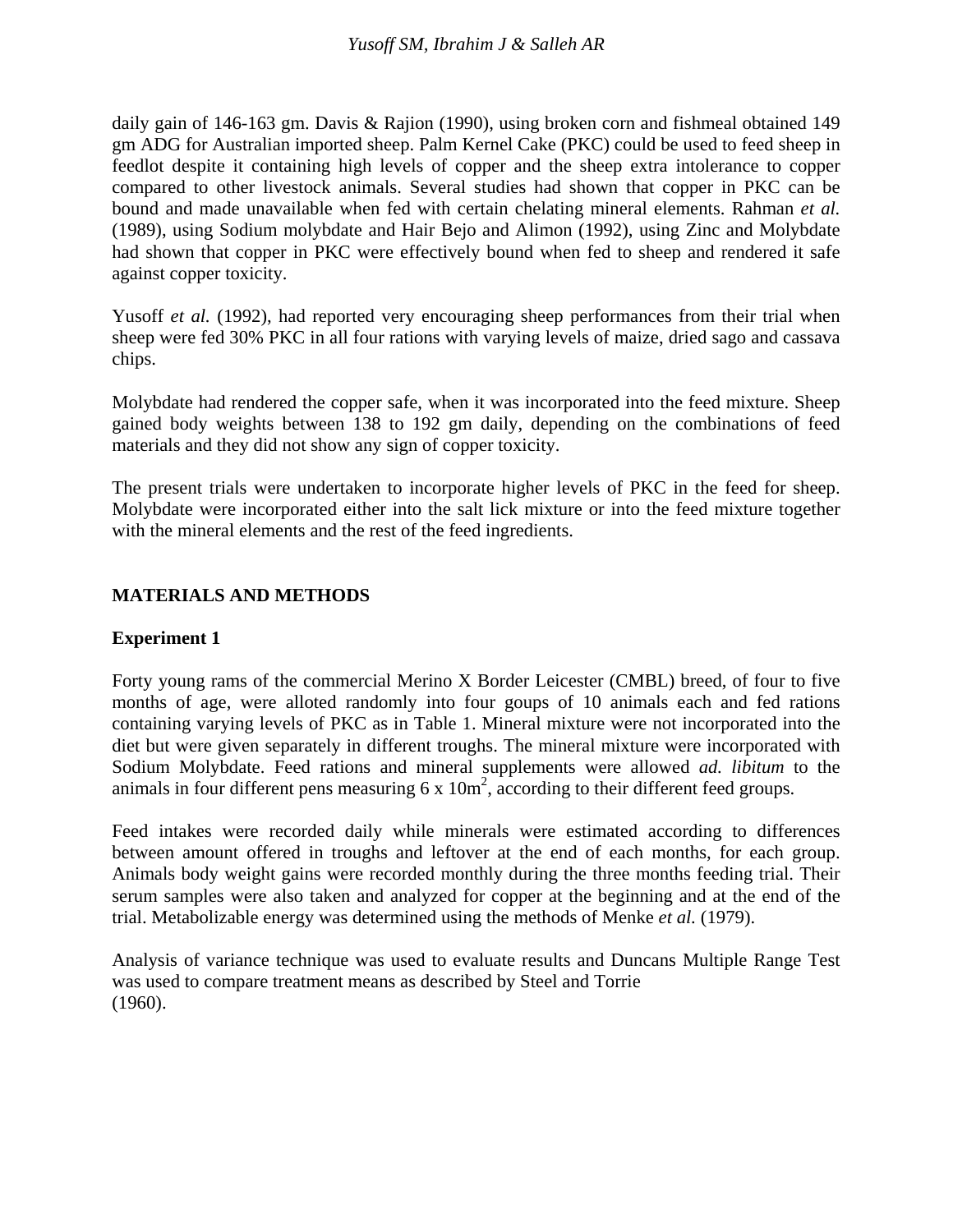| Feed Ingredients                    | <b>Ration Number</b> |      |                          |       |
|-------------------------------------|----------------------|------|--------------------------|-------|
| (percent of feed)                   | 1                    | 2    | 3                        | 4     |
|                                     |                      |      |                          |       |
| Palm kernel cake, solvent           | 31.0                 | 32.5 | 72.0                     | 100.0 |
| Dried palm sago                     | 31.0                 | 51.0 | 28.0                     | ۰     |
| Ground maize                        | 36.5                 | 16.5 | $\overline{\phantom{a}}$ |       |
| The Mineral/Salt Lick               |                      |      |                          |       |
| Tricalcium phosphate                | 40%                  |      |                          |       |
| Salt                                | 40%                  |      |                          |       |
| Trace mineral premix                | 20%                  |      |                          |       |
| Sodium molybdate                    | 50 gm/100 kg         |      |                          |       |
|                                     | mineral mixture      |      |                          |       |
| Nutrient contents for feed mixtures |                      |      |                          |       |
| Crude protein (%)                   | 10.5                 | 10.5 | 12.0                     | 16.0  |
| Metabolizable energy (MJ/kg)        | 10.7                 | 10.8 | 10.3                     | 10.0  |

**Table 1.** The feed composition for feedlot sheep with PKC in Experiment 1

## **Experiment 2**

Forty young rams of the same breed and age as in Experiment 1 were randomly allotted to four groups in a similar feedlot trial and were placed into similar sized pens. The molybdate and the other mineral elements were incorporated together into the feed mixtures. The feeding trial also lasted three months with body weight changes recorded monthly and feed intakes recorded daily as group feeding method. Blood serum and samples were also taken for copper analysis. Feed samples were taken every 10 days to determine their contents using AQAC (1984) methods. Serum Copper and Copper from liver samples of animals that died were analyzed using Atomic Absorption Spectrophotometer and the metabolizable energy was determined using the methods of Menke *et al.* (1979). The feed mixture are as in Table 2. Statistical analysis was also carried out as in Experiment 1.

## **RESULTS AND DISCUSSION**

#### **Experiment 1**

The results of experiment 1 are shown in Table 3. Animals fed ration with higher amount of maize (Ration 1) gave the highest average daily gain (ADG) followed by Ration 2 the ration with some maize and sago with PKC  $(P<0.05)$ . Ration 3, with higher amount of PKC plus sago produced lower ADG, next to 100% PKC, that was the ration 4, with the lowest ADG though rations 3 and 4 and rations 1 and 2 were not significantly different (P>0.05). The total daily dry matter (DM) intakes were similar for all rations (P>0.05). The cost of feed per kg. gain were similar for rations 1, 2 and 3 and between rations 1 and 4, and the feed conversion ratio (FCR) were similar for rations 1, 2 and 3 ( $P > 0.05$ ), but were significantly higher by ration 4 animals (P<0.05). Average serum copper levels also followed the same trend, with animals on ration 4 containing the highest level  $(R<0.05)$ . Average mineral salt intakes were similar for all rations (P>0.05) but were lower than their requirements.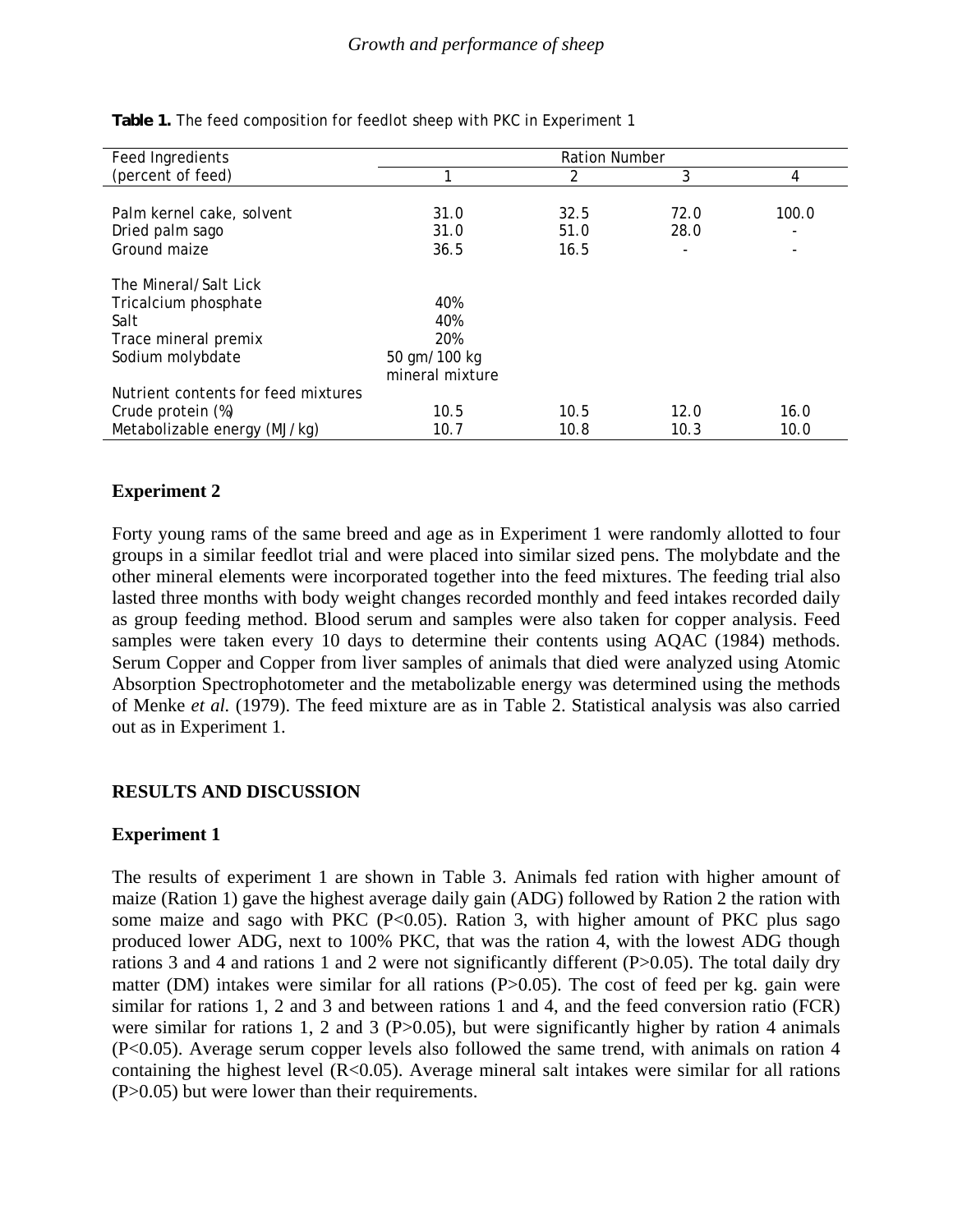| Feed Ingredients                    | <b>Ration Number</b>                                          |      |                          |      |
|-------------------------------------|---------------------------------------------------------------|------|--------------------------|------|
|                                     |                                                               |      | 3                        | 4    |
|                                     |                                                               |      |                          |      |
| Palm kernel cake, solvent           | 30.0                                                          | 30   | 71.5                     | 97.5 |
| Dried palm sago                     | 30.0                                                          | 50   | 26.0                     |      |
| Ground maize                        | 36.0                                                          | 16.0 | $\overline{\phantom{a}}$ |      |
| Urea                                | 1.5                                                           | 1.5  | $\overline{\phantom{a}}$ |      |
| Tricalcium phosphate                | 1.0                                                           | 1.0  | 1.0                      | 1.0  |
| Common salt                         | 1.0                                                           | 1.0  | 1.0                      | 1.0  |
| Trace mineral premix                | 0.5                                                           | 0.5  | 0.5                      | 0.5  |
| Sodium molybdate                    | (12.5 gm/tonne feed thoroughly mixed initially with minerals) |      |                          |      |
| Nutrient contents for feed mixtures |                                                               |      |                          |      |
| Crude protein (%)                   | 12.6                                                          | 11.5 | 12.0                     | 15.5 |
| Metabolizable energy (MJ/kg)        | 10.5                                                          | 10.4 | 10.3                     | 10.0 |

**Table 2.** The feed composition for sheep in Experiment 2

**Table 3.** Performance of sheep fed in feedlot with varying levels of PKC in Experiment 1

| Parameters                               | <b>Ration Number</b> |                   |                   |                  |
|------------------------------------------|----------------------|-------------------|-------------------|------------------|
|                                          |                      | $\mathcal{P}$     | 3                 | 4                |
|                                          |                      |                   |                   |                  |
| Initial wts. (kg)                        | 24.2                 | 20.7              | 23.0              | 24.0             |
| Final wts. (kg)                          | 41.1                 | 38.5              | 38.1              | 28.6             |
| Avg. daily gain (gm)                     | 200 <sup>a</sup>     | $183^{ab}$        | 171 <sup>b</sup>  | 164 <sup>b</sup> |
| (mean $\pm$ SD)                          | $(\pm 3.4)$          | $(\pm 3.6)$       | $(\pm 3.4)$       | $(\pm 4.5)^2$    |
| Avg. daily DM intake (kg)                | $1.13^{a}$           | 1.04 <sup>a</sup> | $1.01^a$          | $1.13^{a}$       |
|                                          | $(\pm 0.28)$         | $(\pm 0.35)$      | $(\pm 0.42)$      | $(\pm 0.43)$     |
| Avg. cost of feed day <sup>1</sup> (RM)  | 0.47                 | 0.41              | 0.38              | 0.41             |
| Cost per kg gain (RM)                    | $2.35^{ab}$          | 2.24 <sup>a</sup> | 2.22 <sup>a</sup> | $2.50^{b}$       |
|                                          | $(\pm 0.24)$         | $(*0.25)$         | $(\pm 0.32)$      | $(\pm 0.35)$     |
| Feed Conversion Ratio (FCR)              | $5.65^a$             | $5.68^{a}$        | 5.91 <sup>a</sup> | $6.89^{b}$       |
|                                          | $(\pm 0.59)$         | $(\pm 0.66)$      | $(*0.69)$         | $(\pm 0.74)$     |
| Avg. Serum copper content $(\mu q/dl)^3$ | $100.5^a$            | 90.2 <sup>a</sup> | $110.1^a$         | $181.2^{p}$      |
|                                          | (±4.22)              | $(\pm 5.27)$      | $(\pm 6.92)$      | $(\pm 9.32)$     |
| Avg. daily mineral intake (g)            | $4.2^a$              | 4.7 <sup>a</sup>  | $4.4^{a}$         | 3.5 <sup>a</sup> |

a, b means with the same superscript in the same row shows non significant difference.  $(P < 0.05)$ 

1 cost of feed rations per kg were as follows: Ration 1, RM0.36; Ration 2, RM0.33; Ration 3, RM0.31; and Ration 4, RM0.32, and the trace mineral/salt lick with molybdate at RM0.51 per kg.

2 Results was based on 7 animals left due to 3 deaths.

3 Normal serum copper content, 80-120 µg/dl.

Three animals on ration 4, with 100% PKC, died and their copper contents in the liver averaged 1074 ppm. The normal physiological copper levels in the liver is between 200-400 ppm. Serum copper contents in animals on rations 1, 2, and 3 were within the normal level at 80 to 120  $\mu$ g/dl. Those on ration 4 were above the normal range, with two of the animals containing 251 and 264 µg/dl, respectively.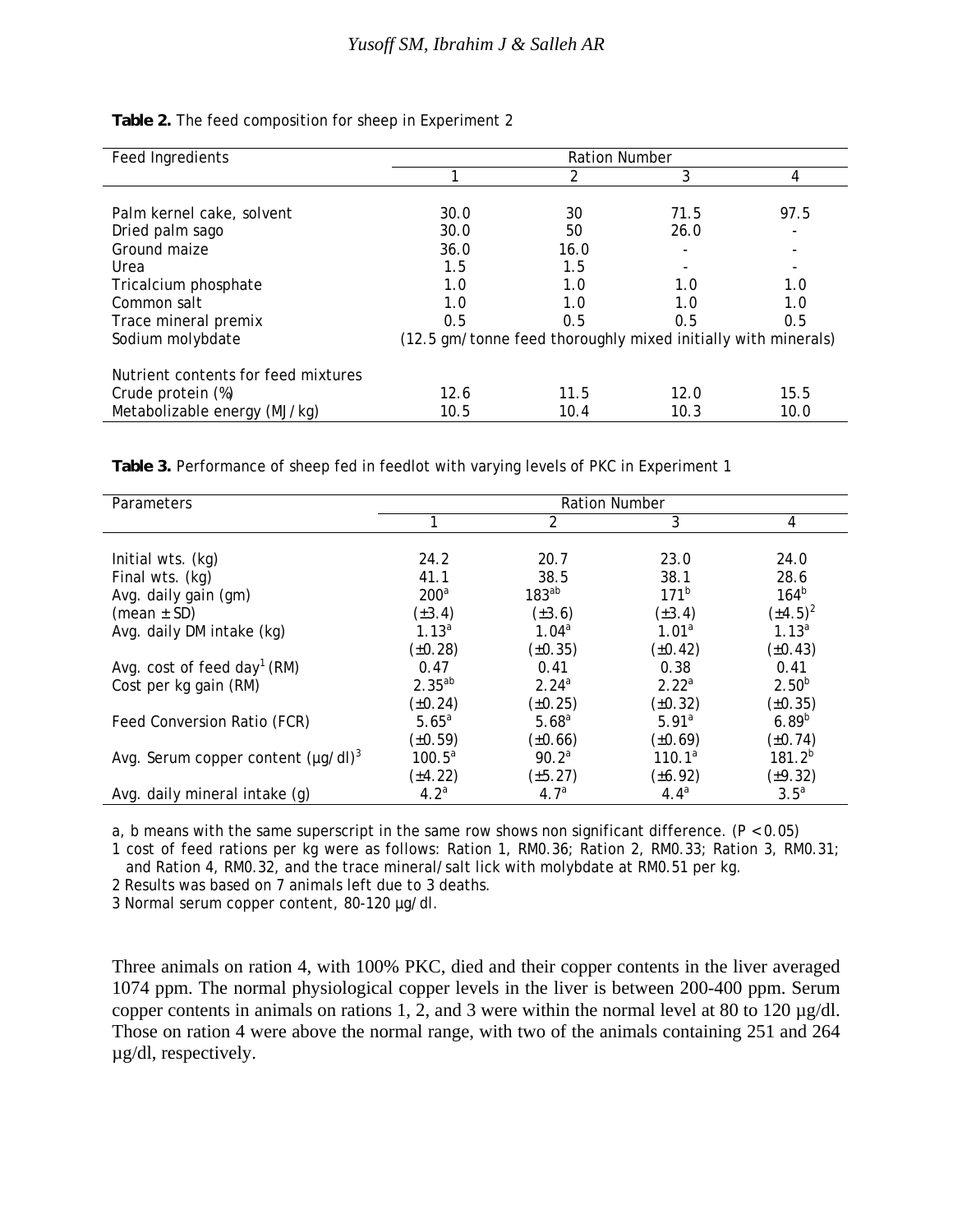The present results showed that sheep could consume higher amounts of PKC in their diet in feedlot if eaten with a chelating agent. Sodium Molybdate was found to be an effective agent as had been proven by Rahman *et al,* (1989), Hair Bejo & Alimon (1992) and Yusoff, Hussain & Rais (1992). The right amount of molybdate must be consumed simultaneously with the PKC for it to be effective. Failure to do so would result in the availability of high amount of free copper in blood and liver and could result in dealth. It is doubtful that molybdate when given separately from the feed as for example given in salt lick, would result in simultaneous uptake with the feed. This had proven true because three death of animals in 100% PKC group and another two animals had excessively high serum copper levels. The other remaining animals in ration 4 were also shown to have higher than normal level of copper in their serum. The animals with lower levels of PKC in their diet, even up to 72%, seemed to do very well, at least for that duration of feeding, with no mortality and maintaining normal levels of serum copper.

The better performances of sheep, especially their ADG, occurred in rations with addition of one or more energy feed sources like maize and sago. There was a slightly lower energy level in ration not included an energy source, like in ration 4. The type of energy feed source used also seemed to contribute to the better animal performance, as in ration 1 where maize was used instead of sago. Armstrong & Beever (1969) noted that ground maize retained the most by-pass energy through the rumen to be absorbed in the small intestine, compared to the other feedstuffs. It is therefore more advisable to incorporate the right energy feed source, firstly to obtain a higher ADG and secondly, especially if the uptake of a chelating agent is not assured, to prevent copper toxicity.

The experiment therefore showed feeding high levels of PKC supplemented with molybdate in salt lick was ineffective. Animals consumption of the minerals was unpredictable and they would result in copper toxicity.

## **Experiment 2**

The results for this experiment are shown in Table 4. The ADG pattern was similar to those in experiment 1, with the highest being by animals in group 1, followed by 2 and 4. The lowest being group 3. Statistically there were no significant differences in ADG amongst groups 2, 3 and 4 and between groups 1 and 2 (P $> 0.05$ ). The DM intakes were significantly similar for all groups (P>0.05). The cost of feed per kg. gain were not significantly different between rations 1 and 2 and rations 1,3 and 4 (P $>0.05$ ), but the cost was lowest by group 2 compared to groups 3 and 4 ( $P<0.05$ ). The feed conversion ratio ( $FCR$ ) were non significant for all the groups (P>0.05). The average serum copper contents were similar for groups 1,2 and 3, but the values were highest by group 4 (P<0.05) although it was not significantly different between groups 3 and 4 (P>0.05). Despite that they were all within the normal physiological range.

Feeding high PKC to sheep, even up to 100% level with incorporation of molybdate into the feed ration to ensure their simultaneous uptake seemed to give a positive response.

The animals physical condition were also very promising and there were no mortality and resulted in 100% survival. Molybdate incorporation into the feed mixture seemed to ascertain its uptake. Molybdate was also found to be an effective suppressor of copper, even if high copper is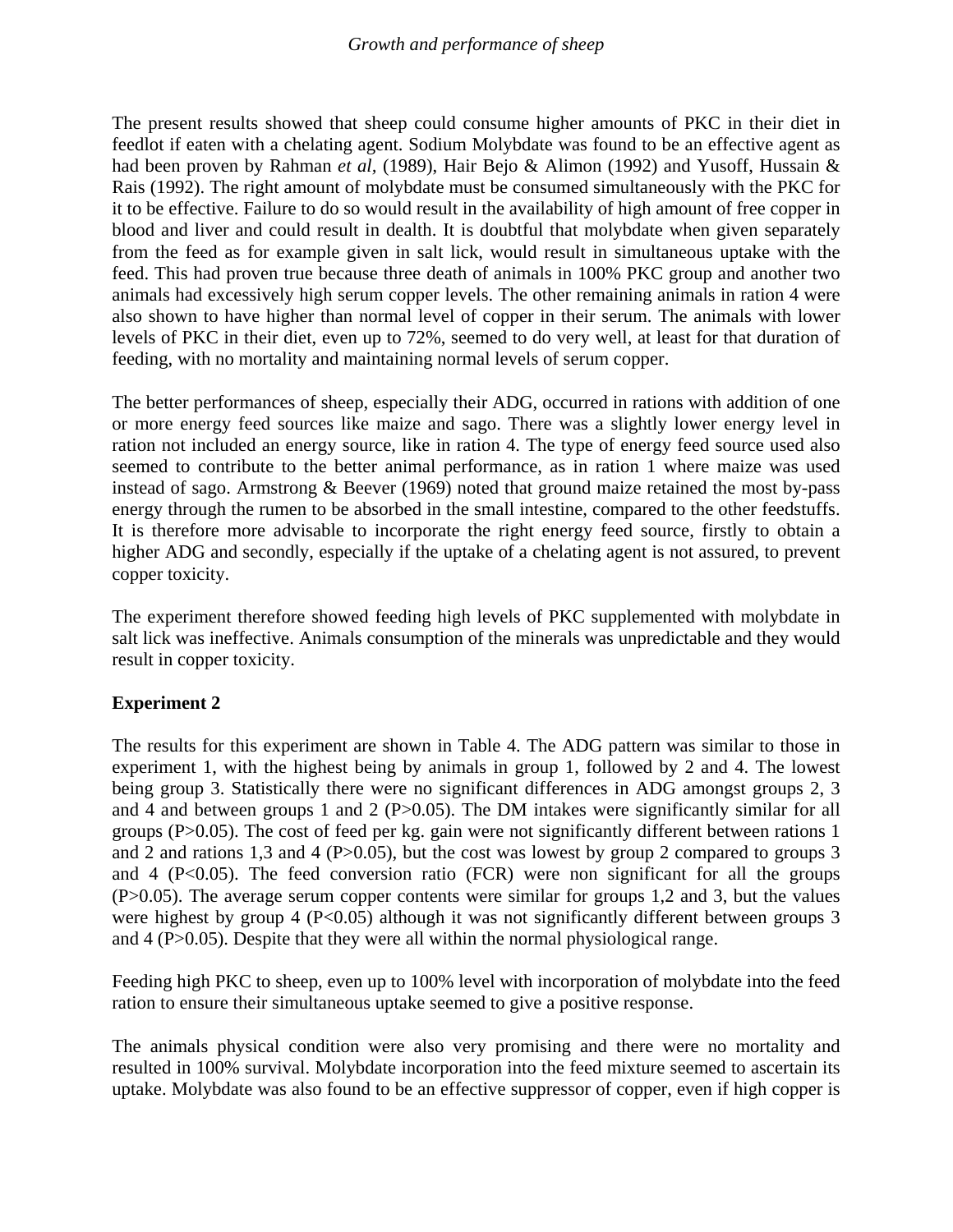given as in 100% PKC in a feedlot. Merck Veterinary Manual (1991) also has suggested Molybdate to counteract and reduce copper toxicity in sheep.

| Parameters                               | <b>Ration Number</b> |                   |                  |                   |
|------------------------------------------|----------------------|-------------------|------------------|-------------------|
|                                          |                      | $\mathcal{P}$     | 3                | 4                 |
|                                          |                      |                   |                  |                   |
| Initial wt. (kg)                         | 20.1                 | 19.3              | 19.3             | 19.0              |
| Final wt. (kg)                           | 30.9                 | 29.7              | 31.8             | 31.7              |
| Mean daily gain (gm)                     | 212 <sup>a</sup>     | $208^{ab}$        | 173 <sup>b</sup> | 180 <sup>b</sup>  |
| (mean $\pm$ SD)                          | $(\pm 3.4)$          | $(\pm 3.7)$       | $(\pm 3.2)$      | $(\pm 4.2)$       |
| Mean daily DM intake (kg)                | 0.92 <sup>a</sup>    | 0.92 <sup>a</sup> | $0.94^{\rm a}$   | $1.00^a$          |
|                                          | $(\pm 0.24)$         | $(\pm 0.21)$      | $(\pm 0.32)$     | $(\pm 0.31)$      |
| Mean cost of feed day <sup>1</sup> (RM)  | 0.39                 | 0.35              | 0.36             | 0.37              |
| Cost per kg gain (RM)                    | $1.83^{ab}$          | $1.68^{ab}$       | $2.08^{b}$       | $2.06^{b}$        |
|                                          | $(\pm 0.27)$         | $(\pm 0.32)$      | $(\pm 0.25)$     | $(\pm 0.63)$      |
| Feed Conversion Ratio (FCR)              | $4.34^{a}$           | 4.42 <sup>a</sup> | $5.43^{a}$       | 5.56 <sup>a</sup> |
|                                          | $(\pm 0.37)$         | $(\pm 0.35)$      | $(\pm 0.52)$     | $(\pm 0.63)$      |
| Mean Serum copper content $(\mu q/dl)^2$ | 95.2 <sup>a</sup>    | $99.0^a$          | $102.2^{ab}$     | $115.3^{b}$       |
|                                          | $(\pm 3.33)$         | $(\pm 2.52)$      | (±4.37)          | $(\pm 5.22)$      |

**Table 4.** Performance of sheep fed in feedlot with varying levels of PKC in Experiment 2

a, b means with the same superscript in the same row shows non-significant difference at  $P + 0.05$ .

1 cost of feed rations per kg were as follows: Ration 1, RM0.37; Ration 2, RM0.34; Ration 3, RM0.32; and Ration 4, RM0.33 kg.

2 Normal serum copper level, 80 - 120 µg/dl.

The experiments had therefore shown the effectiveness of Molybdate as suppressor of copper in PKC for sheep in feedlot. When properly given in the feeds sheep can take 100% PKC in feedlot without any danger of toxicity. When insufficient amount or zero intake of molybdate as in Experiment 1 occurs, where it depended on the animals to lick the salt themselves, toxicity of copper occurred in the sheep fed very high levels of PKC in the diet. Results also showed that sheep fed on PKC alone could give high daily weight gains, but with the addition of another energy feed material with it would produce higher gain. The economic use of the feed materials need to be taken into consideration.

#### **ACKNOWLEDGEMENTS**

The authors wish to thank the Director General of the Veterinary Service Department for his permission to publish this paper. Dr. Chee Yee Song, the Assistant Director General (Production) for his constant encouragements in carrying out this project, the staff of the Nutrition Section Institut Haiwan in helping in this project and Pn. Habipah for typing the manuscript.

#### **REFERENCES**

AQAC (1984). *Official Methods of Analysis* (14th Ed.) Assoc. of Official Analy. Chem. Arlington, V.A.